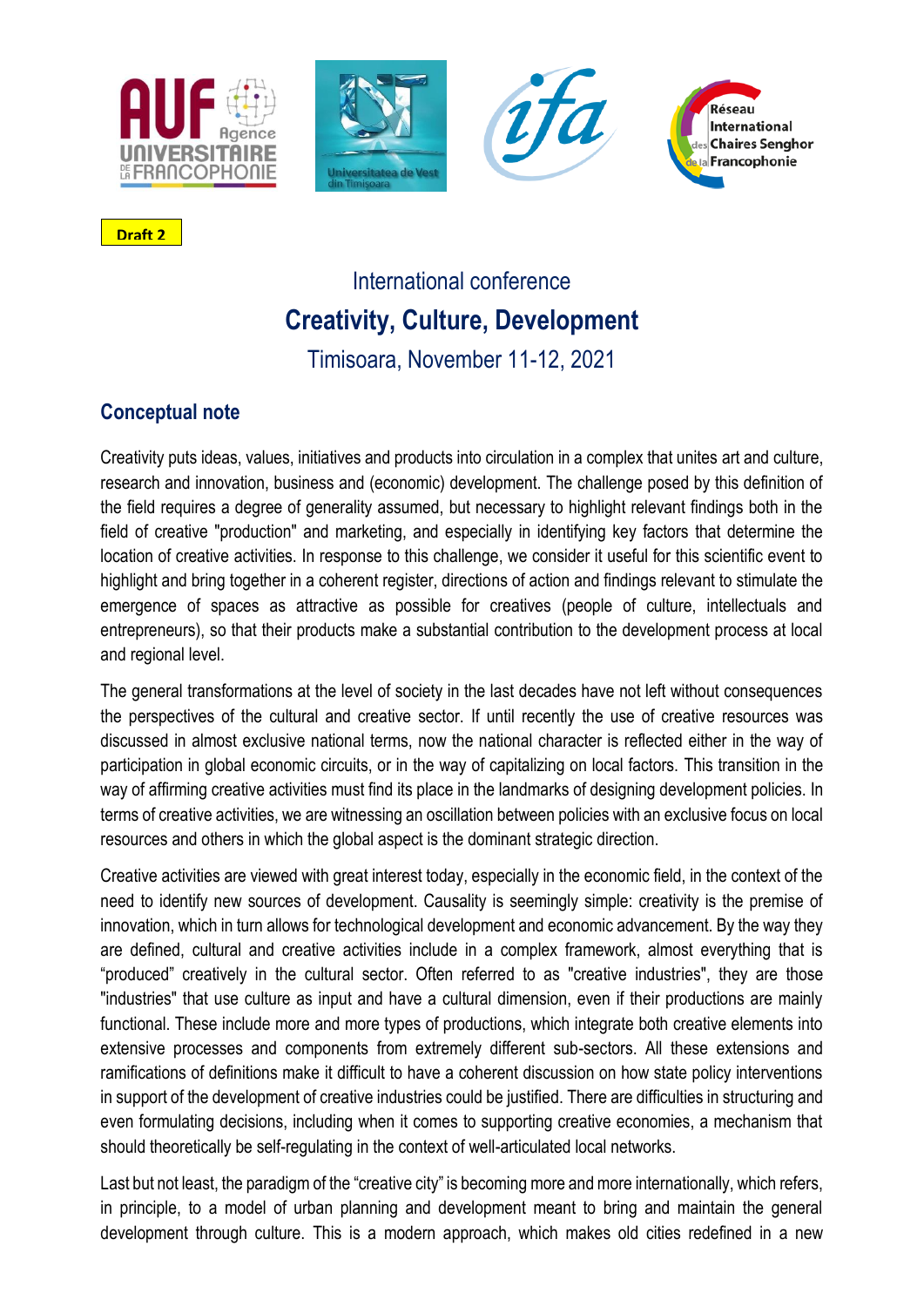framework. In this context, the development of a city depends both on the way people combine traditional economic factors (labor, land, capital) and on the ability to combine and manipulate cultural elements (arts, entertainment, sports, fashion, restaurants, etc.). The "creative city" favors companies that make a profit through unique creative products, difficult to reproduce elsewhere, and therefore redraws the geography and ecology of cities; they become places of creation and transformation.

The need and usefulness of approaching this triad of terms of analysis (creativity, culture, development) comes not only from the reasons suggested by those statistics on the economic importance of creativity, and which creates the feeling of "monetization" of it, but especially from the value of the social and creative sector. The implications for public policies are thus obvious, both at the macro level and at the level of local communities.

## **Conference activities:**

- **communication sessions;**
- **round tables;**
- **visits to cultural-creative spaces in Timisoara.**

# **Key topics for reflection:**

**Cultural-artistic creativity and urban regeneration Resilience of the cultural-creative sector during the pandemic Entrepreneurship and innovation in the cultural-creative sector Leadership and cultural performance Identity and interculturality in creative spaces Cultural creativity and social impact Financing the creative cultural sector: blockages, solutions Strategies to attract and engage the audience The tourist valences of the cultural-creative sector Performance evaluation in the cultural-creative sector**

# **Round tables:**

- *1. Infrastructure and cultural events - ECoC Timișoara 2023: expectations, fears, perspectives (RO, EN)*
- *2. Spaces in reconversion: gentrification, a solution to more creative cities? (RO, EN)*
- *3. Cultural creativity, dimensions and social impact. How do we reach the target audience (the general public)? {Créativité culturelle, dimensions et impact social. Comment toucher le public cible (le grand public) ?} (EN, FR)*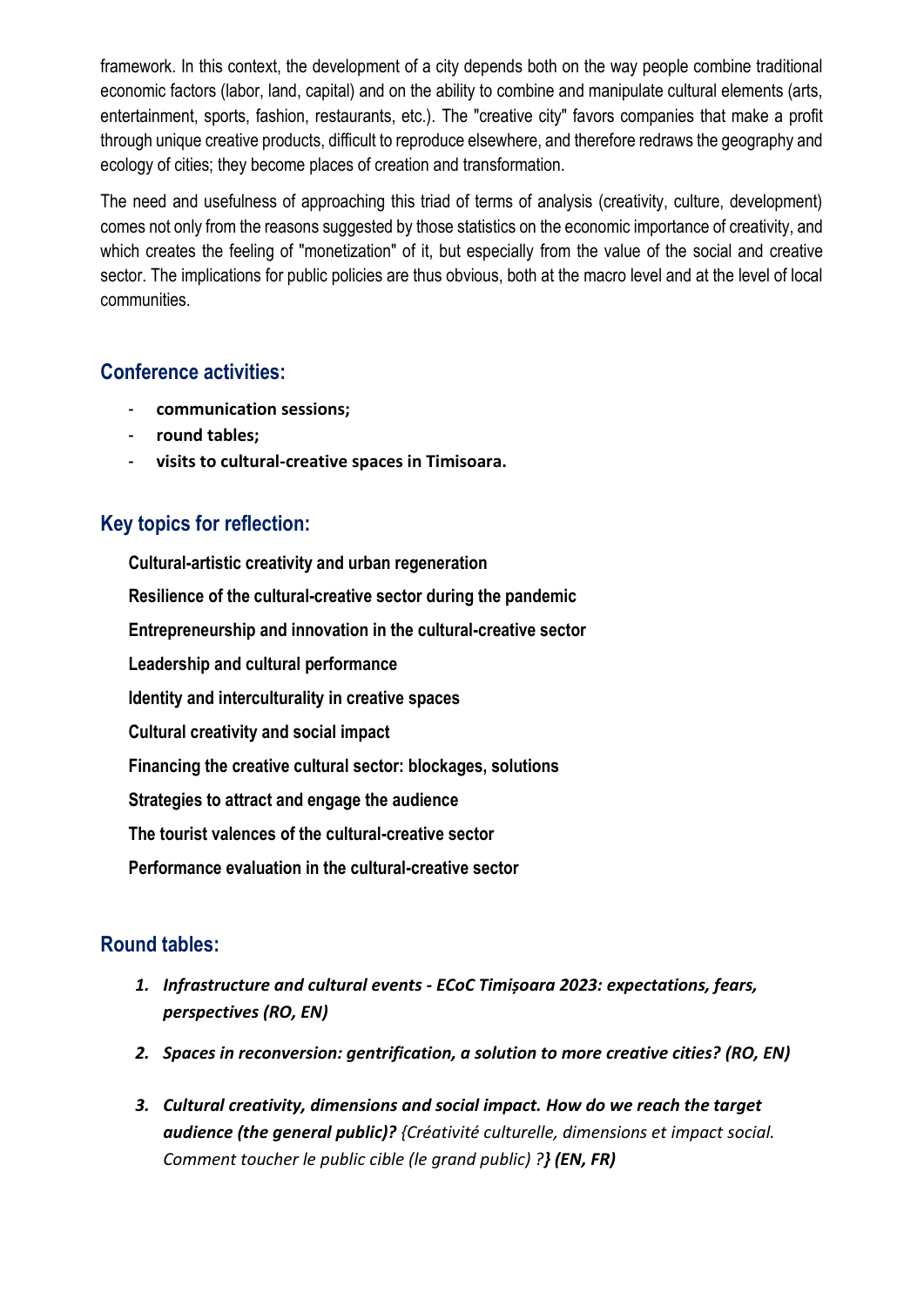### **Provisional program:**

**Thursday, November 11th** (West University of Timisoara, 4, Boul. V. Parvan, Amphi A01)

- **- 09:30 - 10:00 - The official opening of the conference**
- **- 10:00 - 12:30 - Scientific communications session I**
- 12:30 14:30 Break for launch (individual)
- **- 14:30 - 16:00 - Round table 1**
- **- 16:15 - 17:45 - Round table 2**
- **- 18:00 - 19:00 - Scientific Communication Session II (if necessary)**

#### **Friday, November 12**

- **- 10:00 - 11:30 - Round table 3**
- **- 11:45 - 12:15 - Conclusions of the conference**
- **- 14:30 - 17:00 - Visit to creative spaces in Timișoara (a) or Guided tour in Timișoara (b)**

#### **Targeted participants:**

- Teachers and researchers;
- PhD students;
- Representatives of the cultural-creative environment;
- Representatives of public authorities;
- Cultural entrepreneurs and patrons/sponsors in creative culture.

#### **Form of organization of the conference:**

- In physical presence, depending on the evolution of the pandemic and restrictions (for all activities)
- Online, via Google Meet (alternative for communication sessions and round tables)

#### **Conference languages:**

- English,
- French,
- Romanian (with translation for participants who do not know Romanian)

# **Registration: <https://forms.gle/rv3sezTQfk4ytqNWA> Deadline: October 25, 2021**

**Participation fee:** 20 euro / person (or equivalent in lei), is paid on arrival only by those who will be physically present at the West University of Timisoara; a receipt is issued.

#### **Scientific Committee**

Prof. Dr. Pompei COCEAN Prof. Dr. Nicolae POPA Prof. Dr. Dominique SAGOT-DUVAUROUX Assist. Prof. Dr. Cătălina ANCUȚA Assist. Prof. Dr. Emmanuel BIOTEAU Assist. Prof. Dr. Mihai HACHI Assist. Prof. Dr. Valeriu SAINSUS Researcher Dr. Ana-Maria POP